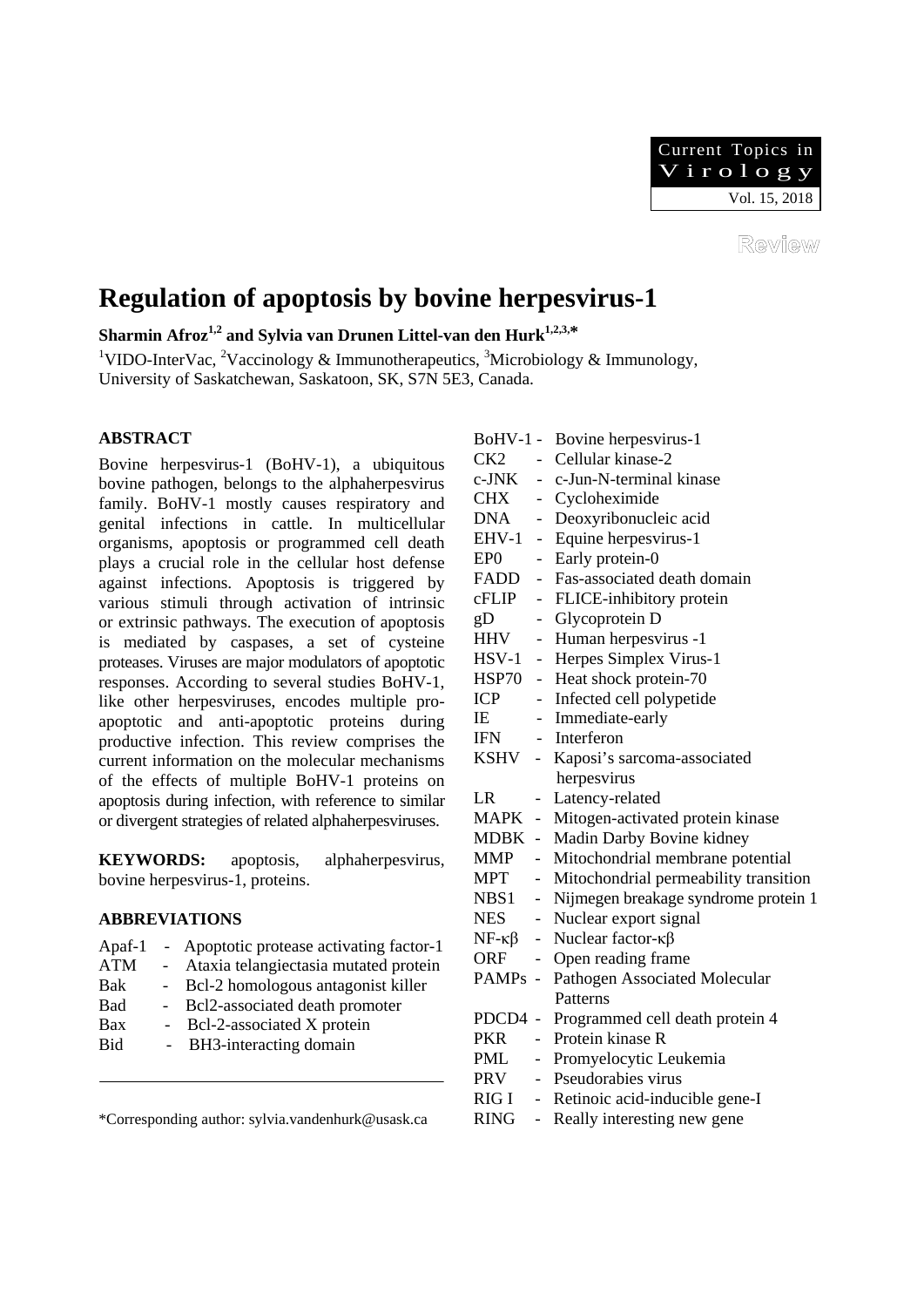RIP1 - Receptor-interacting protein kinase-1 ROS - Reactive oxygen species SHV1 - Suid herpesvirus-1 TBK1 - TANK-binding kinase-1 TLRs - Toll-like receptors TNF - Tumor necrosis factor TNFR1 - TNF receptor-1 TRAF2 - TNF receptor accociated factor-2 TRADD - TNFR1-associated death domain Tyk2 - Tyrosine kinase-2 UL - Unique long region US - Unique short region UV - Ultraviolet light VZV - Varicella-zoster virus

# **1. Introduction**

Alphaherpesviruses have a broad host range and are responsible for severe morbidity and mortality [1]. Human alphaherpesviruses include herpes simplex virus-(HSV)-1 and -2 (human herpesvirus (HHV)-1 and -2), and varicellazoster virus (VZV) (HHV-3). Veterinary alphaherpesviruses include bovine herpesvirus-1 (BoHV-1), pseudorabies virus (PRV) [suid herpesvirus (SuHV)-1] and equine herpesvirus (EHV)-1 [2].

BoHV-1 is an important bovine pathogen that belongs to the subfamily *alphaherpesvirinae*. BoHV-1 strains are classified into subtypes 1.1, 1.2a, 1.2b and 1.3 [3]. This virus is responsible for multiple clinical symptoms in cattle, ranging from respiratory tract infections, genital disorders and encephalitis, to abortions [4]. The BoHV-1 subtype 1.1 is mostly associated with respiratory disease, whereas subtype 1.2a mostly causes respiratory and genital symptoms, and subtype 1.2b is predominantly associated with genital infections [5]. Subtype 1.1 strains are more pathogenic than subtype 1.2b strains [6]. Infection with BoHV-1, especially when followed by bacterial infections, lead to serious respiratory disease and cause a significant reduction in animal productivity including weight loss and a decrease in milk production [4, 7]. Thus, the severity of BoHV-1 infection and secondary infections results in significant losses to the cattle industry [8, 9].

BoHV-1 contains a large double-stranded DNA genome of ~140 kilobase pairs. The BoHV-1 virion is composed of four different compartments. The double-stranded DNA genome is enclosed within a capsid, which is surrounded by a layer containing inner and outer tegument proteins, and a lipid envelope with glycoproteins [10]. The BoHV-1 genome contains 73 open reading frames (ORFs), 33 of which encode structural proteins. Thirteen proteins are associated with the virion envelope, and 11 of them are glycosylated [7, 11].

Apoptosis, a prevalent form of cell death, is critical for development and tissue homeostasis in multicellular organisms. Apoptotis leads to the formation of apoptotic bodies, nucleosomal DNA fragmentation, membrane blebbing and chromatin condensation in the cells [12]. Caspases, a specific family of cysteine proteases, are responsible for the execution of apoptosis. Viruses are intracellular parasites that have adopted various strategies to utilize host cells to replicate and spread. Cell death is a common host defense mechanism against virus infection that is orchestrated to eliminate virus-infected cells prior to vast production of progeny viruses. As would be expected, viruses also developed strategies to escape cell death-based defenses. These evasion strategies promote virus infection and pathogenesis [13]. Therefore, it is not surprising that viruses have adopted multiple mechanisms to regulate cell death or apoptosis during productive infection. BoHV-1, like many other herpesviruses including HSV-1 [14], encodes both apoptotic and anti-apoptotic viral proteins to efficiently promote productive infection.

In this review, we summarize the current knowledge of the role of different BoHV-1 proteins, with reference to homologs in HSV-1, VZV and PRV, in modulating the apoptosis signaling pathways.

## **2. Mechanisms of apoptosis**

Apoptosis is an energy-dependent process triggered by a variety of stimuli, and a critical component of the response to cellular injury [15]. Apoptotic cells exhibit morphological and biochemical changes including DNA fragmentation, apoptotic body formation, plasma membrane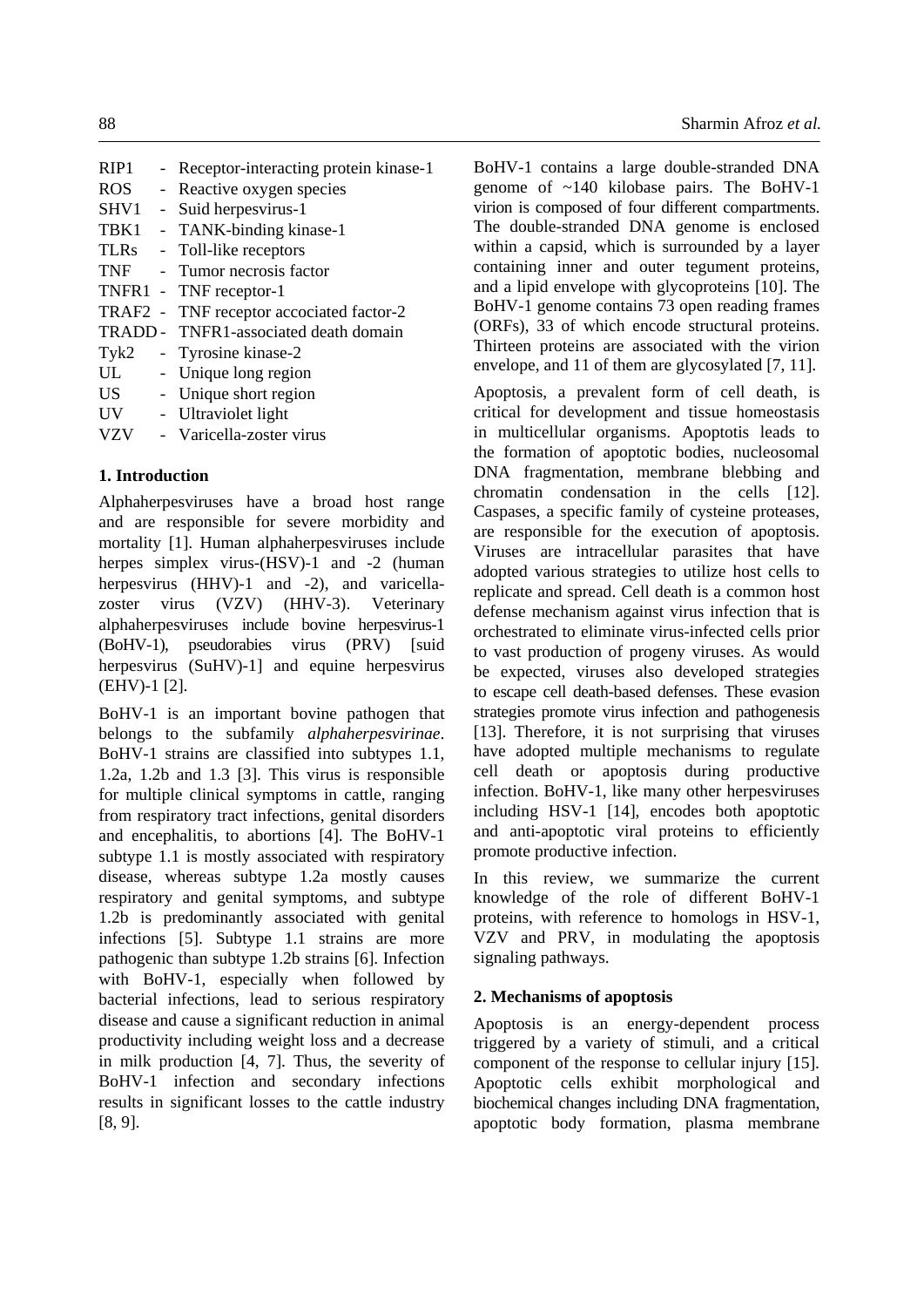blebbing, chromatin condensation and shrinkage of cells [12]. These apoptotic morphological features are the results of the action of proteolytic enzymes triggered by apoptotic stimuli. Induction of apoptotic pathways may occur by exposure of cells to endogenously synthesized [tumor necrosis factor (TNF- $\alpha$ ) and reactive oxygen species (ROS)] or external (retinoic acid and ricin) components, alkylating agents, and chemotherapeutic agents [16]. Thus, a part of the cellular pathogenesis involves induction of apoptosis [17]. Viruses have adopted multiple mechanisms to modulate apoptotic responses. These evolutionary mechanisms confer survival advantages to either the host cell or to the virus.

Apoptosis involves highly complex and energydependent events consisting of three sequential parts, initiation, execution and termination [18]. Two distinct pathways may be engaged: i) extrinsic and ii) intrinsic or mitochondria-dependent pathways [18, 19].

The extrinsic pathway-mediated apoptotic signaling involves transmembrane receptorassociated interactions. These are classified as death receptors of the TNF superfamily [20], and contain "death domains" that are responsible for transmitting the death signal from the cell surface to intracellular networks. TNF-α/TNFR1 and the first apoptosis signal ligand/receptor (FasL/FasR) are considered death receptors and their corresponding ligands. The cascades of events involved in the extrinsic pathways are best characterized in TNF-α/TNFR1 and FasL/FasR systems [reviewed in [19]]. Binding to their corresponding homologous ligands triggers activation of death receptors. This results in the recruitment of cellular adaptor proteins [19]. For example, anchoring of TNF- $\alpha$  to the TNF receptor triggers recruitment of the TNFR1 associated death domain (TRADD) [21, 22]. Similarly, binding of FasL to the FasR causes engagement of the cytoplasmic adaptor protein Fas-associated death domain (FADD). Following FADD recruitment, complex-I triggers the formation of complex-II containing FADD, RIP1, and procaspase-8. Eventually, FADD interacts with and triggers activation of procaspase-8 [2, 14]. With the activation of procaspase-8, apoptosis is induced [23]. The active procaspase-8 then facilitates the cleavage of its downstream executioner procaspase-3 to generate active caspase-3. Finally, the active caspase-3 proceeds to the induction of apoptosis by initiating fragmentation of DNA [24]. TRADD also forms complex-I with TNFR1-associated factor-2 and receptor-interacting protein kinase-1 (RIP1) [15]. While TRADD can also activate caspase 8, the complex-I may also trigger nuclear translocation of nuclear factor-κβ (NF-κβ) to activate NF-κβ signaling, and thereby triggers expression of anti-apoptotic genes [15]. The termination phase of apoptosis involves the inhibitory function of the cellular FLICE-inhibitory protein (cFLIP) that binds to FADD or procaspase-8 to negatively regulate their activation [25].

In contrast, the intrinsic apoptotic signaling pathway is initiated in response to intracellular signals. This pathway is triggered by a set of stress stimuli within the cells such as DNA damage stress and ROS production [18]. It involves an array of non-receptor-associated stimuli that directly act on intracellular targets and also include mitochondria-dependent events [19]. All of these intracellular stimuli cause alterations in the inner mitochondrial membrane resulting in an opening of mitochondrial permeability transition (MPT) pores. Consequently, the mitochondrial transmembrane potential is lost, resulting in the induction of mitochondrial outer membrane permeabilization. This triggers the sequestration of pro-apoptotic proteins such as cytochrome-C from the intermembrane space into the cytoplasm [26]. Subsequently, the released cytochrome-C forms a complex with apoptotic protease activating factor-1 (Apaf-1) and caspase-9 denoted as "apoptosome" [27, 28]. The formation of apoptosome then leads to the activation of caspase-9 [29], and the activated caspase-9 triggers activation of executioner caspases including caspase-3 [30]. Finally, caspase-3 induces apoptosis by fragmentation of nucleosomal DNA. Apoptotic signaling through the intrinsic pathway is tightly regulated by the anti-apoptotic Bcl-2 family member proteins such as Bcl-1 and Bcl-xL and by the pro-apoptotic Bcl-2 family proteins, for example Bid (BH3-interacting domain death agonist), Bax (Bcl-2-associated X protein), and Bak (Bcl-2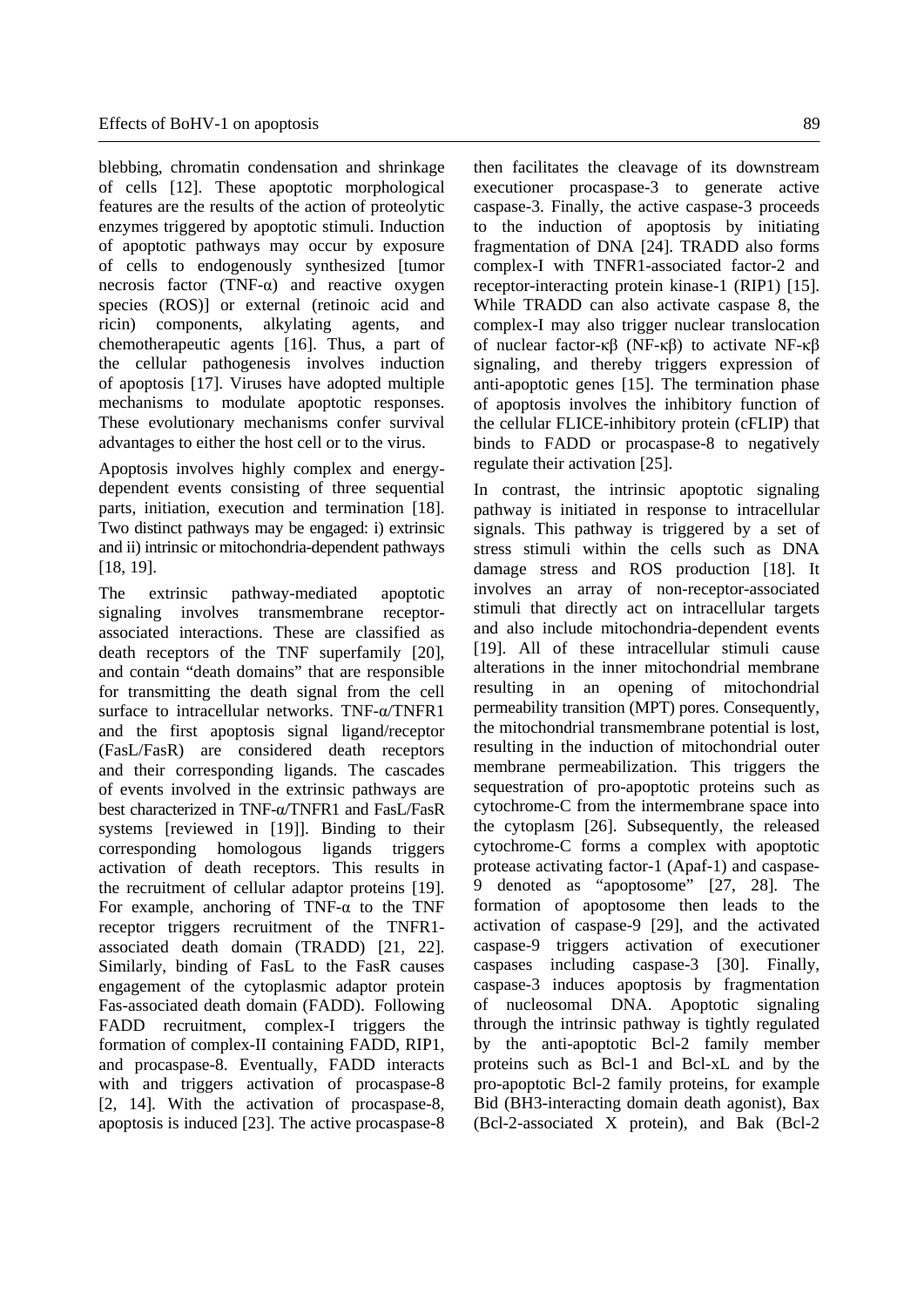

**Figure 1.** Modulation of apoptosis by BoHV-1. Apoptosis is triggered through activation of the extrinsic or intrinsic pathway. Binding of the death receptor, TNFR1 or Fas R, to its corresponding ligand, TNF or FasL, leads to the formation of a complex containing TRADD and FADD. The TRADD-associated complex triggers NF-κB activation followed by expression of anti-apoptotic genes, for example, anti-apoptotic Bcl2 family proteins and cFLIP. These anti-apoptotic factors block both the intrinsic and extrinsic pathways. In the extrinsic pathway, a secondary complex, consisting of FADD, pro-caspase-8 and RIP1, is formed, which triggers caspase-8 activation. Activated caspase-8 promotes caspase-3 and caspase-7 activation leading to apoptosis. In the intrinsic pathway, activation of Bax promotes the reduction of the mitochondrial membrane potential (MMP) leading to the release of cytochrome C. In parallel, caspase-8 also triggers Bid and Bax activation leading to cytochrome C release. Cytochrome C activates caspase-9 leading to caspase-3 and caspase-7 activation. These executioner caspases induce apoptosis. BoHV-1 is known to activate both the intrinsic and extrinsic pathways. In the extrinsic pathway, BoHV-1 activates pro-caspase-8. Several BoHV-1 proteins, such as bICP0, VP22 and VP8, trigger caspase-3 activation. gD, ORF8, and US3 also induce apoptosis. However, US3 has also been found to block apoptosis. BoHV-1 activates the intrinsic pathway through reduced MMP, Bax and Bid activation, cytochrome C release, and caspase-9 activation. Conversely, several anti-apoptotic proteins, such as gG and ORF2, block BoHV-1-induced apoptosis. Black arrows indicate the regular apoptotic pathways, whereas blue arrows show BoHV-1-modulated pathways.

homologous antagonist killer) [31]. A schematic diagram representing the overall apoptosis mechanism and modulation of apoptosis by BoHV-1 is shown in Figure 1.

#### **3. Regulation of apoptosis by BoHV-1**

A growing body of evidence suggests that like many other viruses BoHV-1 is involved in both induction and inhibition of apoptosis. BoHV-1

infection causes rapid cell death in permissive bovine cell lines [32, 33]. BoHV-1 was also found to induce apoptosis in peripheral blood mononuclear cells (PBMC) [34]. In addition, this virus causes apoptotic cell death in a large number of immune cells *in vitro* including T-lymphocytes, Blymphocytes, monocytes/macrophages [35] and lymphoid tissue [33]. Induction of apoptosis by BoHV-1 is mediated by multiple mechanisms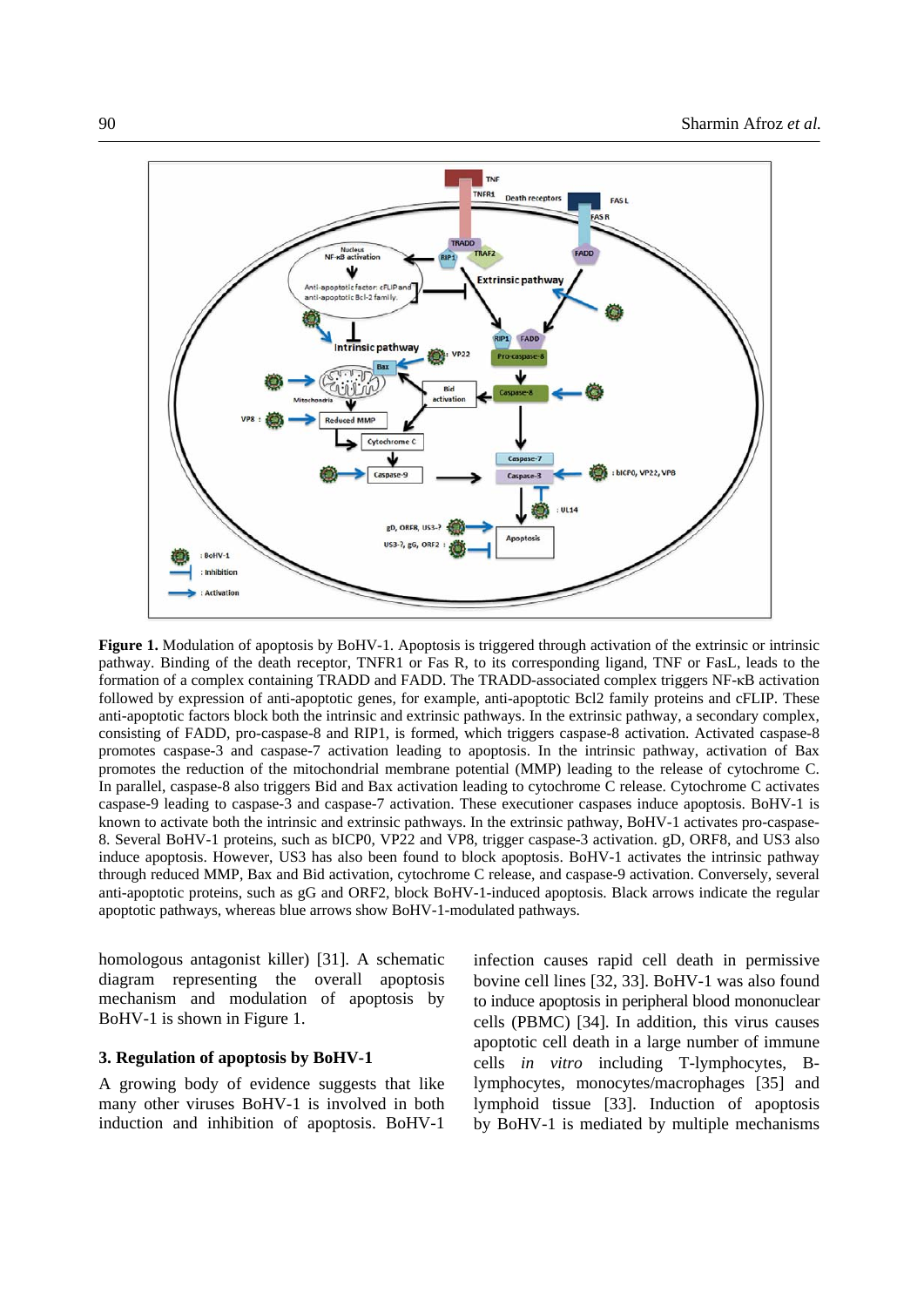[36-38]. Both live and inactivated BoHV-1 induces apoptosis in mitogen-stimulated PBMCs. Since triggering of apoptosis was observed with inactivated BoHV-1, it was postulated that the mechanism of apoptosis induction might include virus attachment or penetration, or the effect of viral structural proteins, such as glycoproteins or tegument proteins [34, 39]. A number of BoHV-1 proteins are involved in orchestrating the apoptotic response throughout the infection, all of which are discussed below.

#### **3.1. Bovine ICP0 (bICP0)**

One of the immediate early proteins of BoHV-1, bICP0, is encoded by an immediate early (IE) transcription unit-1 (IEtu1) [40]. bICP0 is constitutively expressed during productive infection and regulates IE and early (E) promoters, to transactivate multiple viral genes [41-43]. bICP0 expression causes toxic effects in transfected cells [44]. Moreover, bICP0 causes activation of caspase-3, a major hallmark of apoptosis, leading to apoptotic cell death [45]. Like its homolog, HSV-1 ICP0, bICP0 contains a zinc RING (really interesting new gene) finger domain at its N-terminus [41] [46], which is crucial to induce aggregated chromatin structures and toxicity [44]. It has been demonstrated that bICP0 plays a role in regulating cell death following BoHV-1 infection [47]. A bICP0 null mutant has 100-fold reduced titers compared to wild-type virus and induces a lower level of apoptosis compared to the bICP0-rescued virus [47]. This further indicates that bICP0 indeed functions as an apoptosis inducer during BoHV-1 infection of permissive cells.

Similarly, HSV-1 ICP0, a major homolog of bICP0, has been found to induce apoptosis. In the presence of a translational inhibitor, cycloheximide (CHX), wild-type HSV-1 triggers apoptosis, whereas a mutant virus with all five IE genes deleted was unable to induce apoptosis [48, 49]. Moreover, ICP0-deleted HSV-1 has a reduced ability to trigger apoptosis in the presence of CHX [50]. A recombinant HSV-1 expressing ICP0 but no other IE genes is capable of caspase-3 activation and induction of apoptosis during infection [50]. However, HSV-1 ICP0 has also been found to block ultraviolet (UV)-induced apoptosis, because expression of ICP0 provides protection against UV-induced apoptosis in HSV-1

infected U2OS cells [51]. It has been suggested that HSV-1 infection induces apoptosis and then prevents lethal apoptotic effects by producing anti-apoptotic proteins [14].

There is also some information about the role of the (b)ICP0 homolog VZV ORF61 (IE61) in apoptosis. Although VZV infection induces apoptosis [52-54] like BoHV-1 and HSV-1, unlike ICP0 and bICP0, VZV IE61 has been reported to inhibit apoptosis by regulating c-Jun-Nterminal kinase (JNK) and mitogen-activated protein kinase (MAPK) phosphorylation [55]. Like BoHV-1 and HSV-1, PRV induces apoptosis [56]. However, while a homolog of (b)ICP0 exists in PRV [early protein-0 (EP0)] the role of EP0 in regulating apoptosis is not known [57].

#### **3.2. VP22**

VP22, the  $U<sub>L</sub>49$  gene product of BoHV-1, is a tegument phosphoprotein and dispensable for virus growth in cell culture. However, the presence of VP22 during BoHV-1 infection contributes to increased virulence in cattle [58]. This is based on the fact that a UL49-deleted BoHV-1 was less virulent in cattle [58]. Recently, a cytotoxic effect was demonstrated in VP22 transfected Hela (human cervical carcinoma), D17 (canine osteosarcoma) and NSX2 (murine neuroblastoma) cells [38]. Moreover, caspase-3 activity was enhanced with increased time posttransfection. VP22 expression increased Bax expression and decreased Bcl-2 expression, which suggests that VP22 induces apoptosis in human tumor cells by upregulating the ratio of Bax to Bcl-2 [38].

Whether the VP22 homologs, HSV-1 VP22, VZV ORF9 and PRV VP22, play a role in apoptosis, is still unknown.

#### **3.3. ORF2**

In latently infected calves, BoHV-1-encoded latency-related (LR) RNA is abundantly expressed in trigeminal ganglia. The function of a LRencoded protein is required for BoHV-1 to reactivate from latency and to protect neuronal cells from apoptosis. The LR gene product of BoHV-1 possesses anti-apoptotic activity and blocks programmed cell death [59], thereby promoting cell survival during acute BoHV-1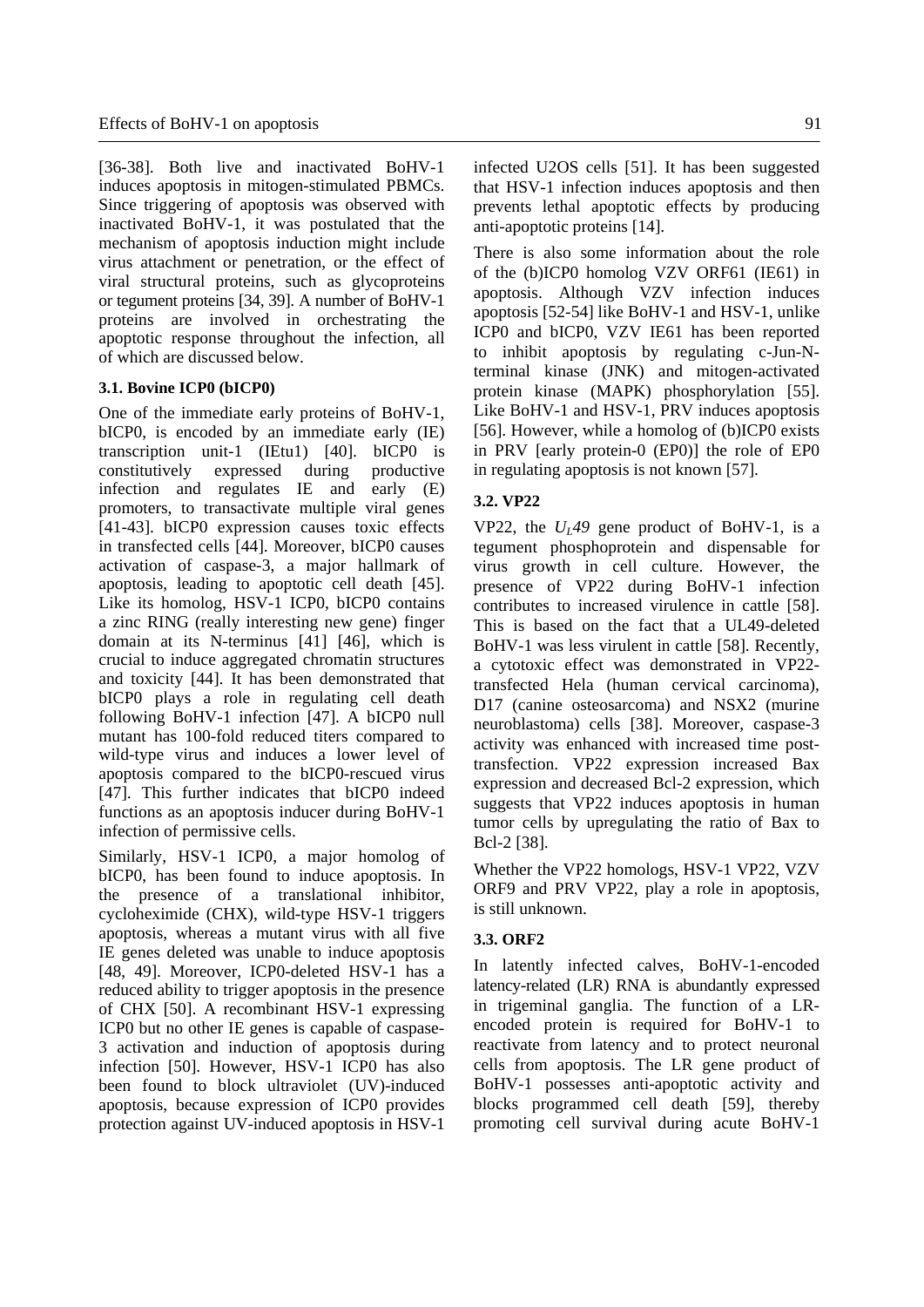infection [59]. The LR gene has two open reading frames (ORF), ORF1 and ORF2. In transiently transfected cells the LR gene-encoded ORF2 inhibits apoptosis [60]. In mouse neuroblastoma cells (neuro-2A) the expression of ORF2 in the absence of other viral proteins blocks cold shockor Fas ligand-induced apoptosis, while a frameshift mutant of ORF2 did not exhibit anti-apoptotic activity indicating that the protein expression is required to inhibit apoptosis [60]. In a separate study from the same group low-level expression of ORF2 was shown to retain its anti-apoptotic

functions as anti-apoptotic protein to promote survival of infected neurons [60].

The homolog of ORF2 is absent in HSV-1 [62]. However, VZV ORF2 encodes a membraneassociated protein which is dispensable for latency establishment in dorsal root ganglia of cotton rats and also for growth in cell culture [63]. The role of VZV and PRV ORF2 in the regulation of apoptosis is still unknown.

activity [61]. Thus, the LR gene product, ORF2,

## **3.4. ORF8**

ORF8, located in the unique short (Us) segment of the BoHV-1 genome is a homolog of HSV-1 Us9 [64]. High-level expression of ORF8 induced a cytopathic effect and reduced cell viability in rabbit kidney cells (RK13). Analysis of genomic DNA fragmentation and nuclear condensation of ORF8-transfected RK13 cells revealed induction of apoptotic cell death in the presence of ORF8 [65]. To further demonstrate the role of ORF8 in inducing apoptosis an ORF8 deleted BoHV-1 mutant virus was used [66]. In RK13 cells infection with wild-type or ORF8 revertant BoHV-1 induced apoptosis, whereas infection with the ORF8-deleted virus resulted in reduced induction of apoptosis [66]. As a result, the ORF8-deleted BoHV-1 showed reduced release of progeny viruses into the extracellular supernatant when compared to BoHV-1. Thus, induction of apoptosis by ORF8 might facilitate the release of virus particles [66].

While the BoHV-1 ORF8 induces apoptosis, the role of its homologs, HSV-1, VZV and PRV US9 [67], in regulating apoptosis is not known.

# **3.5. US3**

US3, a serine/threonine kinase, is conserved among all alphaherpesviruses including BoHV-1. US3 is a multifunctional protein involved in similar functions in different alphaherpesviruses. BoHV-1 US3 phosphorylates other viral proteins such as VP22 and VP8 [68, 69]. BoHV-1 US3 induces cytoskeletal changes during virus infection [70]. Takashima *et al*. demonstrated that both wild-type and US3-deleted BoHV-1 block sorbitol-induced apoptosis indicating that US3 does not affect apoptosis [71]. However, recently the role of US3 in regulation of apoptosis was re-evaluated [72], which demonstrated that the presence of US3 suppresses induction of apoptosis. BoHV-1 blocked apoptosis induced by infection, as well as protected cells from apoptosis triggered by other exogenous factors such as sorbitol or staurosporine [72]. US3 deleted BoHV-1 induced more apoptosis than wild-type and US3-revertant BoHV-1. Caspase-3 activity was also significantly higher in US3 deleted BoHV-1 compared to wild-type BoHV-1. In addition, US3-mediated inhibition of apoptosis is associated with phosphorylation of the Bcl2 associated death promoter (Bad), a pro-apoptotic member of the Bcl-2 family. These data suggest that US3 prevents apoptosis during BoHV-1 infection [72]. These contradictory results were attributed to the use of different cell lines, cell culture conditions, apoptosis-inducing agents, exposure time and intensity of the stimulus. Moreover, the concentration of sorbitol and the apoptosis detection method were different.

HSV-1 US3 plays a role in nuclear egress of infectious virions, evasion of antiviral responses and cytoskeletal rearrangements. HSV-1 US3 has also been shown to inhibit apoptosis [14] by blocking the release of cytochrome C to inhibit caspase-3 activation [73]. Additionally, HSV-1 US3 phosphorylates pre-apoptotic proteins Bad and Bid, to block their role in triggering apoptosis [74, 75]. HSV-1 US3 also phosphorylates procaspase-3 to enhance apoptosis resistance [76]. This shows that US3 prevents apoptosis by regulating the downstream effectors of the mitochondria-mediated pathway [74, 77]. Furthermore, US3 interacts with programmed cell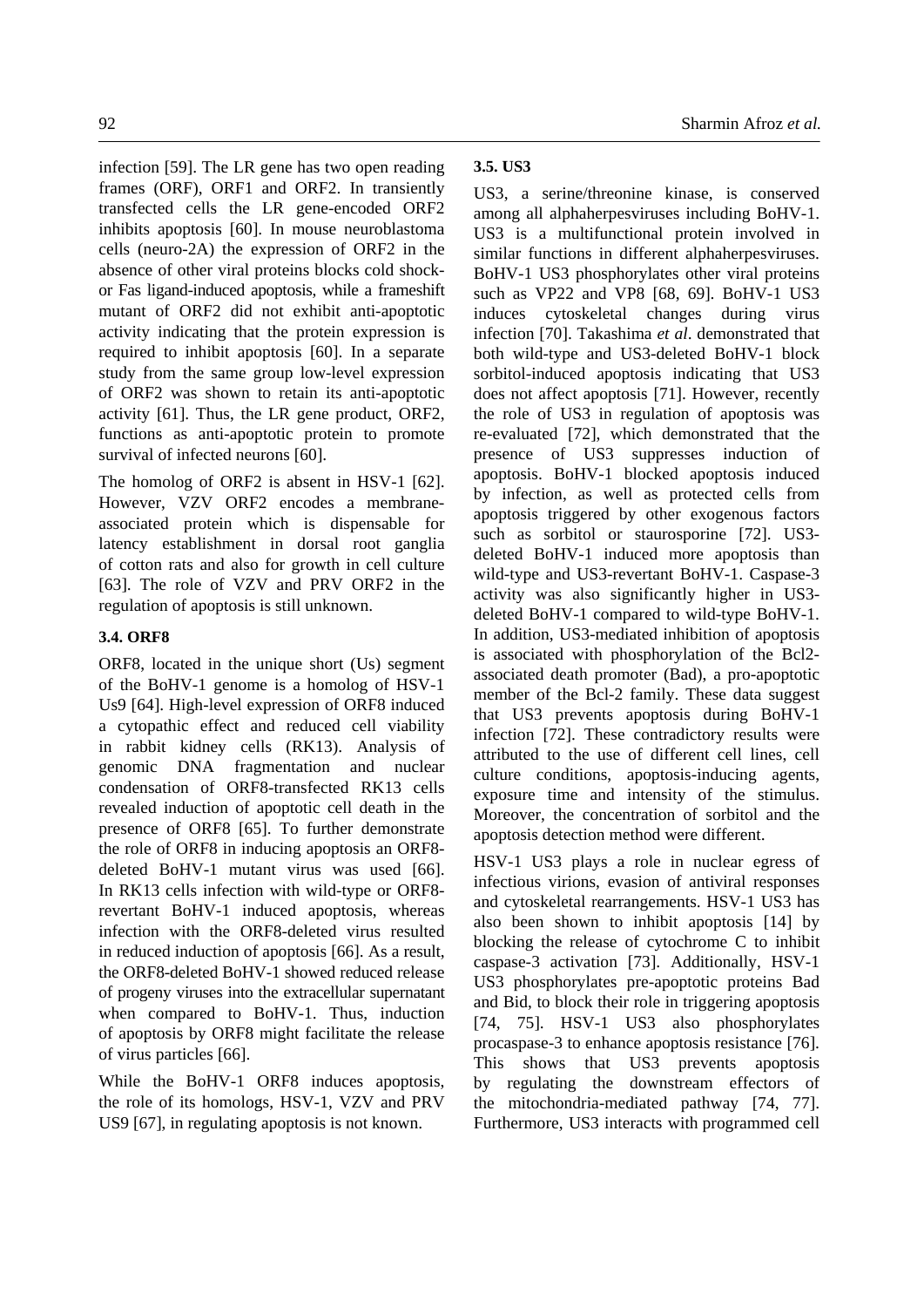death protein 4 (PDCD4); knockdown of PDCD4 blocks apoptosis induced by an ICP4-deficient strain [78]. Thus, US3 modulates different proapoptotic proteins to block apoptosis.

PRV US3 functions as efficiently as HSV-1 US3 in preventing apoptosis [79]. Introduction of a point mutation in the PRV US3 ATP binding site prevents its ability to phosphorylate the preapoptotic protein Bad [80]. Moreover, transient transfection of PRV US3 triggers Bad phosphorylation, downregulates pro-apoptotic Bax, and upregulates anti-apoptotic Bcl2 to inhibit apoptosis [81]. Both HSV-1 and PRV US3 can block apoptosis induction triggered by Bcl2 family proteins indicating conserved mechanisms of inhibition of apoptosis by US3 [77].

ORF66, a protein kinase, is the VZV homolog of US3 [82]. Like US3, ORF66 is dispensable in cell culture, although kinase-deficient viruses show impaired replication in cell culture [83]. ORF66 is also known to inhibit apoptosis [84]. Wild-type VZV infection of T cells renders cells resistant to apoptosis by preventing caspase-3 activation, in contrast to an ORF66-deficient mutant virus. Thus, blocking or eliminating ORF66 protein increases susceptibility of T cells to apoptosis [84].

#### **3.6. VP8**

VP8, the  $U_1$ 47 gene product, is the most abundant tegument protein of BoHV-1 [85]. VP8 is phosphorylated by US3 and cellular kinase-2 (CK2), and phosphorylated VP8 redistributes promyelocytic leukemia (PML) [86]. Recently, we demonstrated that VP8 also interacts with DNA damage response proteins, ataxia telangiectasia mutated protein (ATM) and Nijmegen breakage syndrome protein (NBS1) [87]. This interaction prevents phosphorylation of NBS1, blocks the downstream events of the DNA damage response and triggers DNA damage-induced apoptosis. Induction of apoptosis was stronger in cells infected with wild-type BoHV-1 and VP8-revertant virus compared to VP8-deleted virus [87]. Caspase-3 activation in the presence of VP8 supported the role of VP8 in inducing apoptosis during BoHV-1 infection [87]. Increased DNA damage in the presence of VP8 might trigger ROS production that leads to the induction of apoptosis. Two independent studies revealed that BoHV-1 infection triggers ROS overproduction and causes mitochondrial dysfunction to induce cell death [37, 88]. A recent report also showed that BoHV-1 infection induces oxidative DNA damage leading to cell damage [36].

The effects of VP8 homologs, such as HSV-1 VP13/14 [85], VZV ORF11 [89] and PRV UL47 [90], on apoptosis are unknown.

## **3.7. Glycoprotein D (gD)**

Glycoprotein D (gD) of BoHV-1 is a major component of the viral envelope. The expression of gD in transfected cells causes cytotoxicity suggesting that gD plays a role in triggering cell death [91]. Glycoprotein H (gH) of BoHV-1 is crucial for virus penetration but not for attachment. A gH-deleted mutant was able to induce apoptosis indicating that attachment but not penetration is required for apoptosis induction by BoHV-1 [39]. Analysis of other glycoprotein-deleted viruses, such as gC-, gE-, gIand gG-deleted mutants, indicated that these mutants are still able to induce apoptosis. Since gD expression has been demonstrated to be toxic and gD was present in the gH-deleted mutant, the authors concluded that gD is involved in apoptotic cell death [92]. It was also shown that a gD-deleted mutant did not induce apoptosis confirming the role of gD in triggering apoptotic cell death [92].

In contrast to BoHV-1 gD, HSV-1 gD is known to inhibit apoptosis [2, 14]. HSV-1 gD binds to the mannose-6 phosphate receptor and suppresses premature apoptosis [93, 94]. Additionally, gD inhibits Fas-mediated apoptosis, which involves NF*κ*B activation to promote the expression of anti-apoptotic genes [95]. A gD-deleted mutant exhibits reduced ability to block apoptosis further supporting the role of gD in suppression of apoptosis [96]. However, the molecular mechanism of inhibition of apoptosis by HSV-1 gD is poorly understood. A gD homolog is present in PRV. However, the function of PRV gD in regulation of apoptosis is still unknown. While HSV-1, PRV and BoHV-1 encode gD, this protein is not encoded by VZV [97].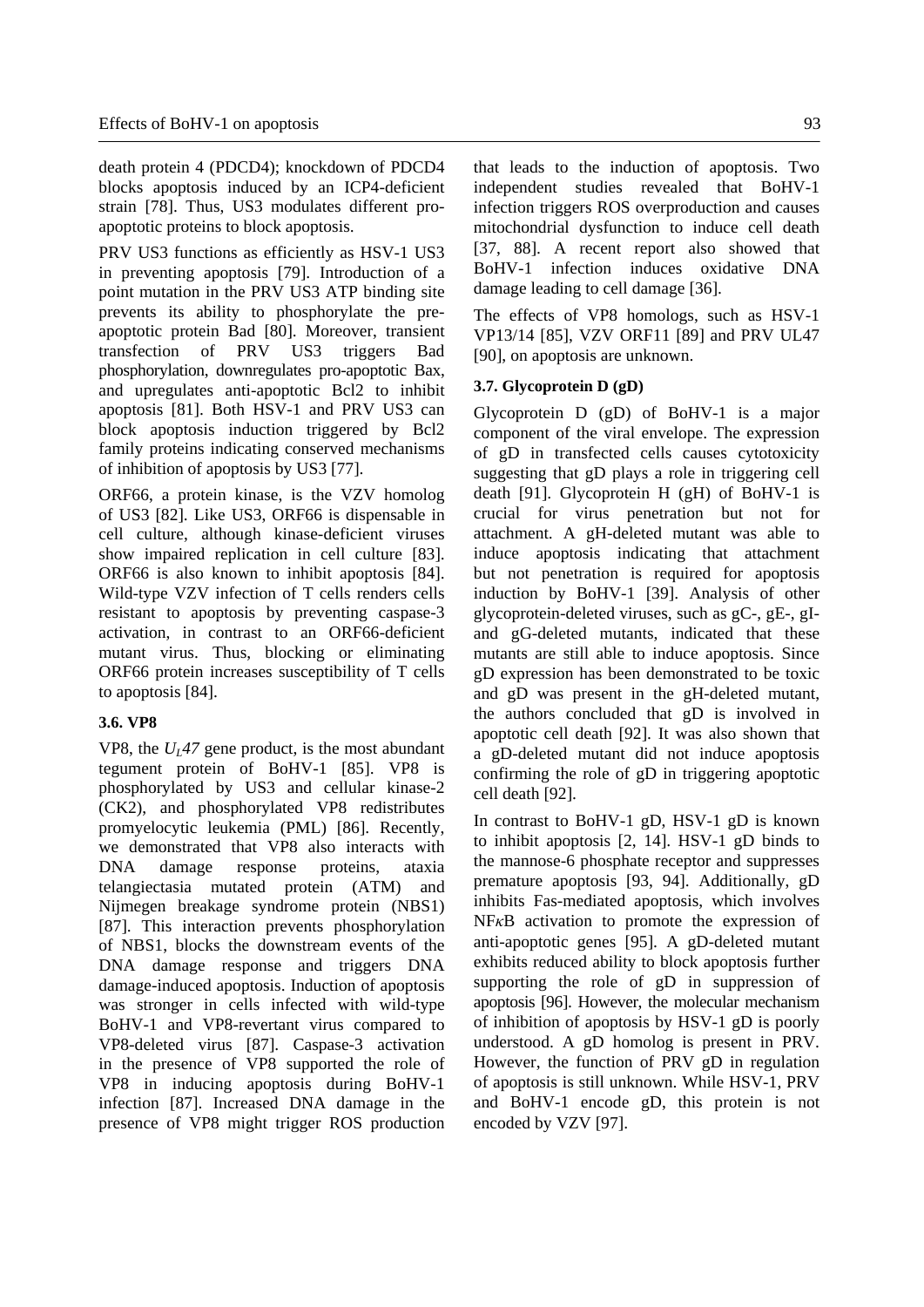#### **3.8. Glycoprotein G (gG)**

Glycoprotein G (gG) of BoHV-1 is encoded by ORF4 within the unique short region of the viral genome [98]. BoHV-1 gG is required for maintaining cell-to-cell junctional adherence among infected cells [67]. BoHV-1 gG possesses anti-apoptotic properties [99]. DNA fragmentation and condensation analysis of RK13 cells infected with wild-type or a gG-negative virus revealed increased DNA fragmentation in the gG-negative virus. Moreover, gG-mediated inhibition of apoptosis increases virus replication [99]. Hence, BoHV-1 gG postpones apoptosis, stabilizes the cell structure and promotes efficient replication during BoHV-1 infection [99].

Homologs of gG are present in most alphaherpesviruses including HSV-1 and PRV [100, 101]. However, the gG homolog is absent in VZV [98]. HSV-1 gG is not essential for virus replication in cell culture [102], but the role of HSV-1 and PRV gG in apoptosis is not known.

## **3.9. UL14**

UL14 is a tegument protein [103] and located in a gene cluster containing UL11, UL12, and UL13. The expression of BoHV-1 UL14 during transient transfection is sufficient to block sorbitol-induced apoptosis in human chronic myelogenous leukemia (K562) and Madin Darby kidney (MDBK) cells [104]. Furthermore, sorbitol-induced caspase-9 activation was suppressed in the presence of UL14 [104]. Another report supported the antiapoptotic properties of UL14 [105]. This study indicated that UL14 expression in the absence of any other viral proteins is sufficient to inhibit stress-induced apoptosis. Stress agents, such as sorbitol, cause caspase-9 and -3 activation to trigger apoptosis [105]. However, the presence of UL14 prevented caspase-9 and-3 activation in sorbitol-treated cells further demonstrating the involvement of UL14 in blocking apoptosis [105]. These studies indicate that UL14 functions in promoting cell survival. However, the antiapoptotic role of UL14 during BoHV-1infection is yet to be confirmed by examining the effects of a UL14-negative mutant virus.

The HSV-1  $U_I$ 14 gene product is a tegument protein synthesized later during infection [103]. HSV-1 UL14 can act as heat shock protein-70 (HSP70) [106]. Like BoHV-1 UL14, HSV-1 UL14 is known to inhibit apoptosis [107]. A UL14-deleted HSV-1 demonstrated decreased suppression of apoptosis compared to wild-type virus. Since HSP70 blocks caspase activation and apoptosis [108], the heat shock protein-like function of UL14 might facilitate inhibition of apoptosis [14]. The roles of the UL14 homologs in VZV and PRV in apoptosis are still unknown [109].

### **4. Conclusion**

In this review the involvement of BoHV-1 proteins, and alphaherpesvirus homologs, in the modulation of apoptosis was summarized. Apoptosis is a prevalent mechanism of the host defense that contributes to eliminating virusinfected cells. However, BoHV-1 encodes multiple anti-apoptotic and pro-apoptotic proteins to regulate the balance of the apoptotic processes. For example, bICP0, gD, ORF8, VP22, and VP8 trigger apoptosis. However, the lethal effects of apoptosis are also prevented by the expression of some anti-apoptotic proteins, such as ORF2, gG, and UL14. In some cases, it has been observed that induction of apoptosis by some late proteins, such as VP8 and ORF8, facilitates the release of progeny viruses in the extracellular environment [66, 110]. This was attributed to the fact that infection with VP8- or ORF8-deleted virus produced significantly reduced extracellular virus compared to wild-type virus infection. Thus, it is conceivable that the induction of apoptosis later during infection also facilitates progression of infection through virus spread to the neighboring cells. Although BoHV-1 is released into the extracellular environment by exocytosis [111], this process can be expedited by apoptosis.

In contrast, the benefit of triggering apoptosis by caspase activation at the beginning of infection by the IE protein bICP0 is not completely understood. In a recent article the beneficial role of caspases in promoting replication of human gammaherpesviruses was discussed [112]. For instance, Epstein-Barr virus (EBV) utilizes caspases to inactivate cellular proteins with anti-EBV functions and also to process and activate viral factors to promote virus replication [113- 115]. Thus, EBV has evolved strategies to thrive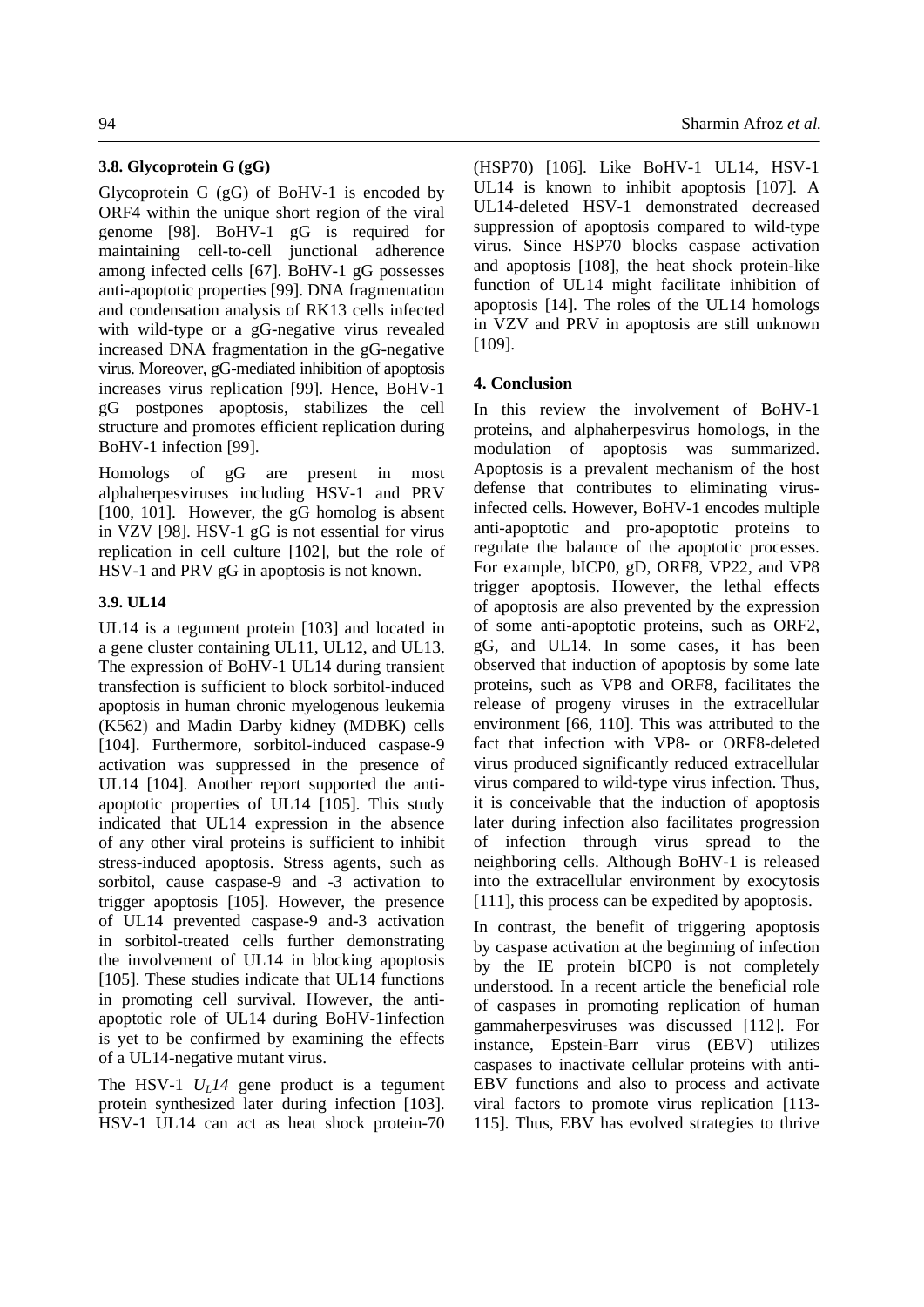in an environment with active caspases. In Kaposi's-sarcoma associated herpesvirus (KSHV)-infected cells induction of apoptosis results in lytic reactivation through activation of caspase-3 and -9 [116]. Moreover, recent studies revealed that caspase activation plays an important role in regulating antiviral type I interferon (IFN) signaling [112]. For example, during lytic infection, KSHV activates a caspasedependent mechanism to block type I IFN, especially IFN-β, responses [117]. Viruses have developed multiple strategies to utilize caspase activity to facilitate replication [118]. Hence, induction of apoptosis by IE proteins might favor virus replication. Nevertheless, late anti-apoptotic proteins block this early apoptotic response during infection supporting the fine-tuned control of apoptosis to promote BoHV-1 infection.

Overall, an understanding of the BoHV-1 proteins and its homologs in other alphaherpesviruses that are involved in promotion or inhibition of apoptosis may provide valuable insight into the relevant mechanisms. A further understanding of specific molecular approaches in modulating apoptotic responses will advance the development of novel therapeutic strategies against BoHV-1 infection.

#### **ACKNOWLEDGEMENTS**

The authors like to thank all the current and previous members from the laboratory as well as the animal care facility at VIDO-InterVac, University of Saskatchewan, Canada for their contribution. This is VIDO manuscript number 868.

## **CONFLICT OF INTEREST STATEMENT**

The authors have no relevant affiliations or financial involvement with any organization or entity with a financial interest or in financial conflict with the subject matter or materials discussed in the manuscript.

#### **REFERENCES**

1. Pellett, P. R. B., Knipe, D. M. and Howley, P. M. 2013, Fields Virology,  $6<sup>th</sup>$  Edn., Lippincott, Williams & Wilkins: Philadelphia, PA, USA.

- 2. You, Y., Cheng, A. C., Wang, M. S., Jia, R. Y., Sun, K. F., Yang, Q., Wu, Y., Zhu, D., Chen, S. and Liu, M. F. 2017, Cell Death Dis., 8, e2749.
- 3. Muylkens, B., Thiry, J., Kirten, P., Schynts, F. and Thiry, E. 2007, Vet. Res., 38, 181-209.
- 4. Jones, C. and Chowdhury, S. 2010, Vet. Clin. North Am. Food Anim. Pract., 26, 303-321.
- 5. van Oirschot, J. T. 1995, Vet. Q, 17, 29-33.
- 6. Edwards, S., White, H. and Nixon, P. 1990, Vet. Microbiol., 22, 213-223.
- 7. Biswas, S., Bandyopadhyay, S., Dimri, U. and Patra, P. H. 2013, Vet. Q, 33, 68-81.
- 8. Graham, D. A. 2013, Ir. Vet. J., 66, 15.
- 9. Can, M. F., Ataseven, V. S. and Yalçın, C. 2016, Veterinarski Arhiv., 499-513.
- 10. Nii, S., Uno, F., Yoshida, M. and Akatsuka, K. 1998, Japanese Journal of Clinical Medicine, 56, 22-28.
- 11. Schwyzer, M. and Ackermann, M. 1996, Vet. Microbiol., 53, 17-29.,
- 12. Kerr, J. F., Wyllie, A. H. and Currie, A. R. 1972, Br. J. Cancer, 26, 239-257.
- 13. Upton, J. W. and Chan, F. K. 2014, Mol. Cell, 4, 273-280.
- 14. Yu, X. and He, S. 2016, Virol. J., 13, 77.
- 15. Thompson, C. B. 1995, Science, 267, 1456-1462.
- 16. Savitskaya, M. A. and Onishchenko, G. E. 2015, Biochemistry (Mosc.), 80, 1393- 1405.
- 17. Thomson, B. J. 2001, Int. J. Exp. Pathol., 82, 65-76.
- 18. Papaliagkas, V., Anogianaki, A., Anogianakis, G. and Ilonidis, G. 2007, Hippokratia, 11, 108-113.
- 19. Elmore, S. 2007, Toxicol. Pathol., 35, 495- 516.
- 20. Locksley, R. M., Killeen, N. and Lenardo, M. J. 2001, Cell, 104, 487-501.
- 21. Hsu, H., Xiong, J. and Goeddel, D. V. 1995, Cell, 81, 495-504.
- 22. Wajant, H. 2002, Science, 296, 1635-1636.
- 23. Wang, L., Du, F. and Wang, X. 2008, Cell, 133, 693-703.
- 24. Schulze-Osthoff, K., Ferrari, D., Los, M., Wesselborg, S. and Peter, M. E. 1998, Eur. J. Biochem., 254, 439-459.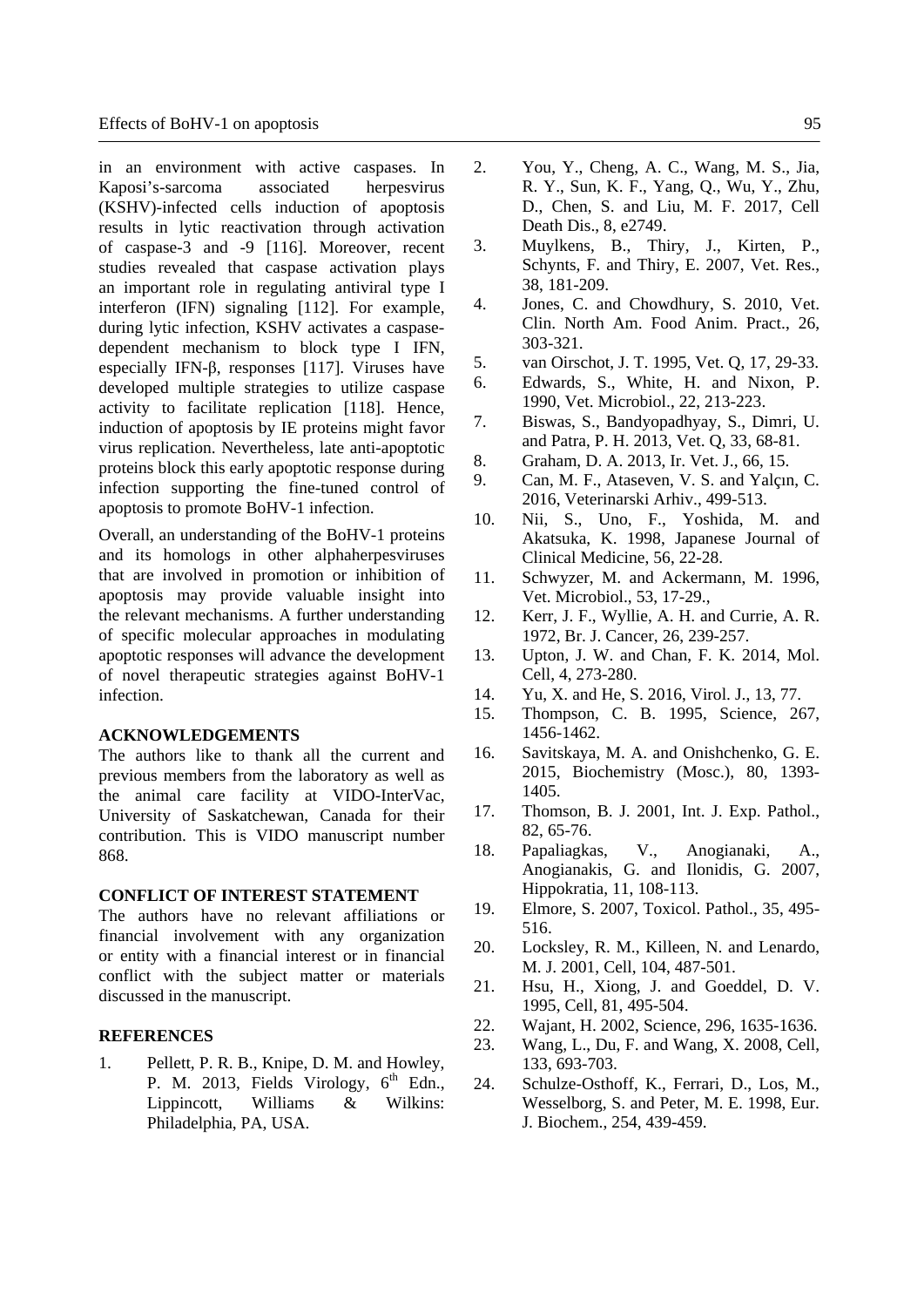- 25. Kataoka, T., Schroter, M., Hahne, M., Schneider, P., Irmler, M., Thome, M., Froelich, C. J. and Tschopp, J. 1998, J. Immunol., 161, 3936-3942.
- 26. Saelens, X., Festjens, N., Vande Walle, L., van Gurp, M., van Loo, G. and Vandenabeele, P. 2004, Oncogene., 23, 2861-2874.
- 27. Chinnaiyan, A. M. 1999, Neoplasia, 1, 5-15.
- 28. Hill, M. M., Adrain, C., Duriez, P. J., Creagh, E. M. and Martin, S. J. 2004, EMBO J., 23, 2134-2145.
- 29. Li, P., Nijhawan, D., Budihardjo, I., Srinivasula, S. M., Ahmad, M., Alnemri, E. S. and Wang, X. 1997, Cell, 91, 479- 489.
- 30. Wang, X. 2001, Genes. Dev., 15, 2922- 2933.
- 31. Czabotar, P. E., Lessene, G., Strasser, A. and Adams, J. M. 2014, Nat. Rev. Mol. Cell Biol., 15, 49-63.
- 32. Lovato, L., Inman, M., Henderson, G., Doster, A. and Jones, C. 2003, J. Virol., 77, 4848-4857.
- 33. Winkler, M. T., Doster, A. and Jones, C. 1999, J. Virol., 73, 8657-8668.
- 34. Hanon, E., Vanderplasschen, A., Lyaku, S., Keil, G., Denis, M. and Pastoret, P. P. 1996, J. Virol., 70, 4116-4120.
- 35. Hanon, E., Lambot, M., Hoornaert, S., Lyaku, J. and Pastoret, P. P. 1998, Arch. Virol., 143, 441-452.
- 36. Zhu, L., Fu, X., Yuan, C., Jiang, X. and Zhang, G. 2018, Viruses, 10.
- 37. Zhu, L., Yuan, C., Zhang, D., Ma, Y., Ding, X. and Zhu, G. 2016, Vet. Res., 47, 47.
- 38. Qiu, Z., Zhu, J., Harms, J. S., Friedrichsen, J. and Splitter, G. A. 2005, Hum. Gene. Ther., 16, 101-108.
- 39. Hanon, E., Meyer, G., Vanderplasschen, A., Dessy-Doize, C., Thiry, E. and Pastoret, P. P. 1998, J. Virol., 72, 7638- 7641.
- 40. Wirth, U. V., Fraefel, C., Vogt, B., Vlcek, C., Paces, V. and Schwyzer, M. 1992, J. Virol., 66, 2763-2772.
- 41. Fraefel, C., Zeng, J., Choffat, Y., Engels, M., Schwyzer, M. and Ackermann, M. 1994, J. Virol., 68, 3154-3162.
- 42. Koppel, R., Vogt, B. and Schwyzer, M. 1997, Arch. Virol., 142, 2447-2464.
- 43. Koppel, R., Fraefel, C., Vogt, B., Bello, L. J., Lawrence, W. C. and Schwyzer, M. 1996, Biol. Chem., 377, 787-795.
- 44. Inman, M., Zhang, Y., Geiser, V. and Jones, C. 2001, J. Gen. Virol., 82, 483-492.
- 45. Henderson, G., Zhang, Y., Inman, M., Jones, D. and Jones, C. 2004, J. Gen. Virol., 85, 3511-3516.
- 46. Everett, R. D., Barlow, P., Milner, A., Luisi, B., Orr, A., Hope, G. and Lyon, D. 1993, J. Mol. Biol., 234, 1038-1047.
- 47. Geiser, V., Zhang, Y. and Jones, C. 2005, J. Gen. Virol., 86, 1987-1996.
- 48. Sanfilippo, C. M., Chirimuuta, F. N. and Blaho, J. A. 2004, J. Virol., 78, 224-239.
- 49. Koyama, A. H. and Adachi, A. 1997, J. Gen. Virol., 78, Pt. 11, 2909-2912.
- 50. Sanfilippo, C. M. and Blaho, J. A. 2006, J. Virol., 80, 6810-6821.
- 51. Boutell, C. and Everett, R. D. 2003, J. Biol. Chem., 278, 36596-36602.
- 52. Sadzot-Delvaux, C., Thonard, P., Schoonbroodt, S., Piette, J. and Rentier, B. 1995, J. Gen. Virol., 76, Pt. 11, 2875-2879.
- 53. Hood, C., Cunningham, A. L., Slobedman, B., Boadle, R. A. and Abendroth, A. 2003, J. Virol., 77, 12852-12864.
- 54. Konig, A., Homme, C., Hauroder, B., Dietrich, A. and Wolff, M. H. 2003, Microbes. Infect. 5, 879-889.
- 55. Rahaus, M., Desloges, N. and Wolff, M. H. 2005, J. Med. Virol., 76, 424-433.
- 56. Cheung, A. K., Chen, Z., Sun, Z. and McCullough, D. 2000, Arch. Virol., 145, 2193-2200.
- 57. Pomeranz, L. E., Reynolds, A. E. and Hengartner, C. J. 2005, Microbiol. Mol. Biol. Rev., 69, 462-500.
- 58. Liang, X., Chow, B. and Babiuk, L. A. 1997, Vaccine, 15, 1057-1064.
- 59. Ciacci-Zanella, J., Stone, M., Henderson, G. and Jones, C. 1999, J. Virol., 73, 9734- 9740.
- 60. Shen, W. and Jones, C. 2008, J. Virol., 82, 10940-10945.
- 61. Sinani, D. and Jones, C. 2011, J. Virol., 85, 12124-12133.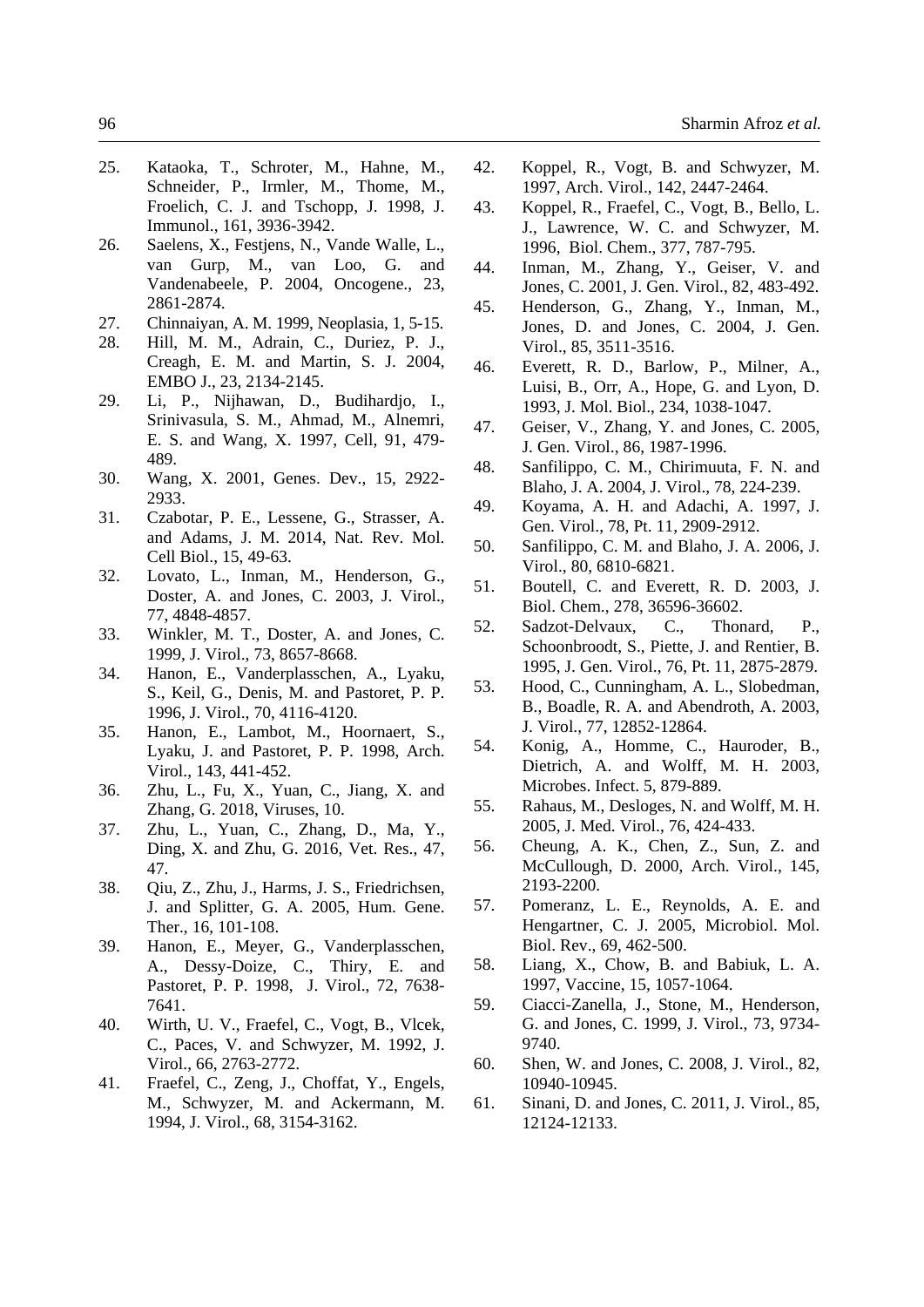- 62. Baines, J. D. and Pellett, P. E. 2007, Human Herpesviruses: Biology, Therapy and Immunoprophylaxis, Chapter 5.
- 63. Sato, H., Pesnicak, L. and Cohen, J. I. 2002, J. Virol., 76, 3575-3578.
- 64. Leung-Tack, P., Audonnet, J. C. and Riviere, M. 1994, Virology, 199, 409-421.
- 65. Nakamichi, K., Matsumoto, Y., Tohya, Y. and Otsuka, H. 2002, Intervirology, 45, 85- 93.
- 66. Nakamichi, K., Matsumoto, Y. and Otsuka, H. 2002, Virology, 304, 24-32.
- 67. Nakamichi, K., Matsumoto, Y. and Otsuka, H. 2002, Virology, 294, 22-30.
- 68. Labiuk, S. L., Lobanov, V., Lawman, Z., Snider, M., Babiuk, L. A. and van Drunen Littel-van den Hurk, S. 2010, J. Gen. Virol., 91, 1117-1126.
- 69. Labiuk, S. L., Babiuk, L. A. and van Drunen Littel-van den Hurk, S. 2009, J. Gen. Virol., 90, 2829-2839.
- 70. Brzozowska, A., Rychlowski, M., Lipinska, A. D. and Bienkowska-Szewczyk, K. 2010, Vet. Microbiol., 143, 8-13.
- 71. Takashima, Y., Tamura, H., Xuan, X. and Otsuka, H. 1999, Virus. Res., 59, 23-34.
- 72. Brzozowska, A., Lipinska, A. D., Derewonko, N., Lesiak, D., Rychlowski, M., Rabalski, L. and Bienkowska-Szewczyk, K. 2018, Virology, 513, 136- 145.
- 73. Munger, J., Chee, A. V. and Roizman, B. 2001, J. Virol., 75, 5491-5497.
- 74. Munger, J. and Roizman, B. 2001, Proc. Natl. Acad. Sci. USA, 98, 10410-10415.
- 75. Cartier, A., Komai, T. and Masucci, M. G. 2003, Exp. Cell Res., 291, 242-250.
- 76. Benetti, L. and Roizman, B. 2007, J. Virol., 81, 10242-10248.
- 77. Ogg, P. D., McDonell, P. J., Ryckman, B. J., Knudson, C. M. and Roller, R. J. 2004, Virology, 319, 212-224.
- 78. Wang, X., Patenode, C. and Roizman, B. 2011, Proc. Natl. Acad. Sci. USA, 108, 14632-14636.
- 79. Geenen, K., Favoreel, H. W., Olsen, L., Enquist, L. W. and Nauwynck, H. J. 2005, Virology, 331, 144-150.
- 80. Deruelle, M., Geenen, K., Nauwynck, H. J. and Favoreel, H. W. 2007, Virus. Res., 128, 65-70.
- 81. Chang, C. D., Lin, P. Y., Liao, M. H., Chang, C. I., Hsu, J. L., Yu, F. L., Wu, H. Y. and Shih, W. L. 2013, Res. Vet. Sci., 95, 764-774.
- 82. Stevenson, D., Colman, K. L. and Davison, A. J. 1994, J. Gen. Virol., 75, Pt. 2, 317-326.
- 83. Erazo, A., Yee, M. B., Osterrieder, N. and Kinchington, P. R. 2008, J. Virol., 82, 7653-7665.
- 84. Schaap, A., Fortin, J. F., Sommer, M., Zerboni, L., Stamatis, S., Ku, C. C., Nolan, G. P. and Arvin, A. M. 2005, J. Virol., 79, 12921-12933.
- 85. Carpenter, D. E. and Misra, V. 1991, J. Gen. Virol., 72, Pt. 12, 3077-3084.
- 86. Zhang, K., Afroz, S., Brownlie, R., Snider, M. and van Drunen Littel-van den Hurk, S. 2015, J. Virol., 89, 4598-4611.
- 87. Afroz, S., Garg, R., Fodje, M. and van Drunen Littel-van den Hurk, S. 2018, J. Virol., 92.
- 88. Cardoso, T. C., Rosa, A. C., Ferreira, H. L., Okamura, L. H., Oliveira, B. R., Vieira, F. V., Silva-Frade, C., Gameiro, R. and Flores, E. F. 2016, J. Neurovirol., 22, 725- 735.
- 89. Roizman, B. and Campadelli-Fiurne, G. 2007, Human Herpesviruses: Biology, Therapy and Immunoprophylaxis, Chapter 6.
- 90. Kopp, M., Klupp, B. G., Granzow, H., Fuchs, W. and Mettenleiter, T. C. 2002, J. Virol., 76, 8820-8833.,
- 91. Fehler, F., Herrmann, J. M., Saalmuller, A., Mettenleiter, T. C. and Keil, G. M. 1992, J. Virol., 66, 831-839.
- 92. Hanon, E., Keil, G., van Drunen Littel-van den Hurk, S., Griebel, P., Vanderplasschen, A., Rijsewijk, F. A., Babiuk, L. and Pastoret, P. P. 1999, Virology, 257, 191-197.
- 93. Zhou, G., Avitabile, E., Campadelli-Fiume, G. and Roizman, B. 2003, J. Virol., 77, 3759-3767.
- 94. Sciortino, M. T., Medici, M. A., Marino-Merlo, F., Zaccaria, D., Giuffre-Cuculletto, M., Venuti, A., Grelli, S., Bramanti, P. and Mastino, A. 2008, Biochem. Pharmacol., 76, 1522-1532.